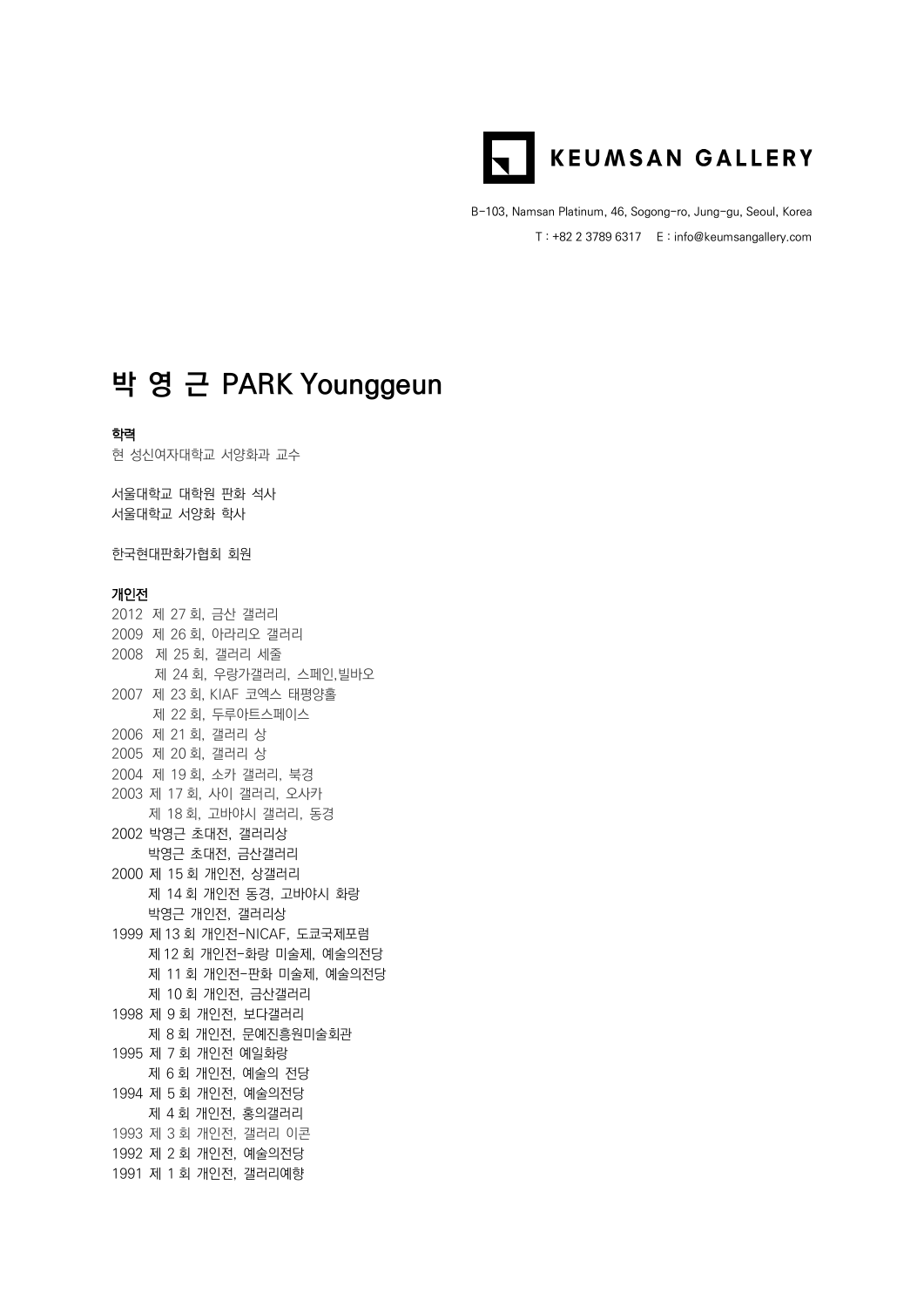## 단체전

2008 화랑미술제, Bexco Chicago Artfair 07, 나비페어페스티벌홀,시카고 2007 Arco Artfair 07, madrid,spain Chicago Artfair 07, 나비페어페스티벌홀,시카고 Spectum of korean print, 러시아 로보시비르스크 아트 뮤지엄 포천 아시아 비엔날레, 포천반월아트홀 화랑미술제, 예술의전당 한가람 미술관 그림보는법, 사비나미술관 노아의 방주, 국립현대미술관 한국현대판화 1958-2008, 국립현대미술관 지구의 기억, 제비울 미술관 Apple, Gallery Yemac 갤러리 The K 개관기념전, 갤러리 The K 시간의 빡센 두께, 토포하우스 컬렉션을 노크한다, 갤러리 각 한국현대미술과 컬렉션의 향방, 빛갤러리 회화정신 한중교류전, 동덕아트갤러리 꽃 전, 두루아트스페이스 드 아카데미의 작품, 두루아트스페이스 신나는 미술관, 경남도립미술관 경남국제아트페스티발, 경남도립미술관 메리크리스마스전, 갤러리 더 케이 근현대 인천미술의 궤적과 방향전, 인천종합문화예술회관 2006 Arco, medrid,spain artfair 한.중.일 3 국 회화작품전, 하봉시 인민정부 판의 공간, 추계예술대학교 전시 프린트스펙트럼, 선화랑 신소장품 2005, 국립현대미술관 미술과놀이-펀스터스, 예술의전당 한가람미술관, 어울림 미술관 천사, 갤러리 정 국제판화네트워크-헤이리 INK, 북아트하우스 판화전공 교수전, K 갤러리 회화정신전, 경북대학교 미술관 북 아트페어, 코엑스 인도양홀 Crossing gene, 선 컨템포러리 현대미술 40 인전, 가나인사아트센터 서울 판화-듀얼로그전, 모란갤러리 목인천강지곡, 공평아트센터 북경아트페어, 중국국제 과학기술센터, 북경 부산국제판화제, 부산시민회관, 부산 2005 할로 구텐베르크-한국현대판화전, 프랑크푸르트 부산국제판화제, 부산시민회관 전시실 한국현대판화 국제교류전, 세종문화회관 중국 국제화랑전람회, 중국세계무역센터, 중국 아트 시카고, 나비페어 페스티벌홀, 시카고 한국국제아트페어, 코엑스 SIPA, 예술의 전당 한가람미술관 신작로전, 국민아트갤러리 서울판화, 토포하우스 상해아트페어, 상해마트홀, 상해

2004 중국국제화랑전람회, 중국국제 과학기술센터, 북경 샌프란시스코 아트페어, 포터메종센터, 샌프란시스코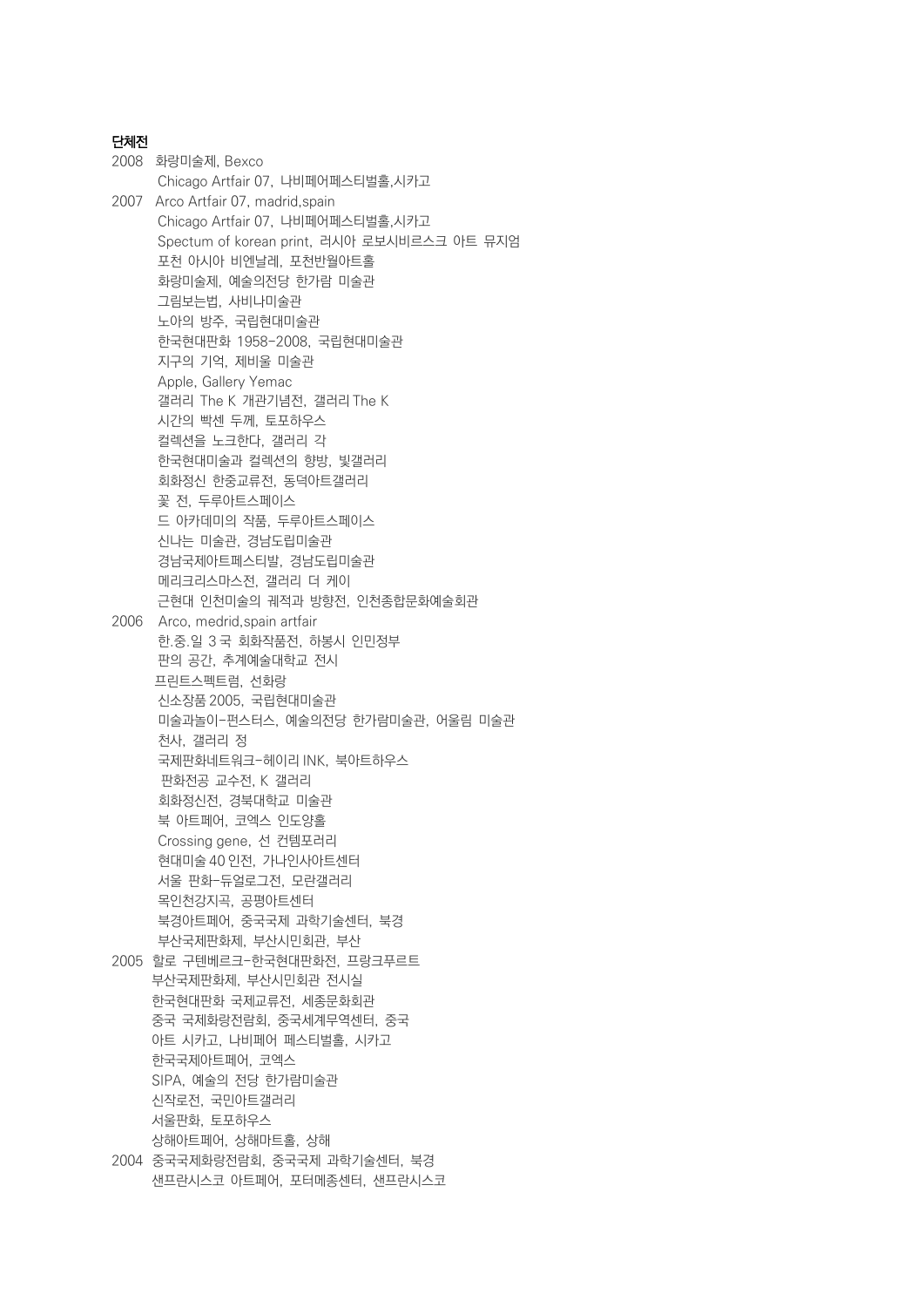아트시카고, 나비페어 페스티벌홀, 시카고 현대판화 정예작가 초대전, 우림갤러리 운정의 향기, 성신여자대학교 수정관 전시실 길을 묻다, 갤러리 라메르 산책, 취옹예술관 키아프, 코엑스 금강산 기행전, 국민갤러리 서울판화미술제, 예술의 전당 국제판화제 수상작가전, 가진화랑 실버벨, 편도나무 갤러리 판화 2004-새로운 모색과 실험전, 한전프라자 갤러리 상해 아트페어, 상해마트홀, 상해 미술초대전, 북경문화센터, 북경 한.중 국제판화교류전, 중국흑룡강성 미술관 2003 상해 아트페어, 상해마트홀, 상해 한.칠레교류전, 산티아고 한국우수 판화가작품전, 칭다오 문화전시센터, 청도 방글라데시 비엔날레, 방글라데시 파칼라 아카데미 대구아트엑스포, 대구 전시 컨벤션센터 한국현대판화전-국제판화교류전, 세종문화회관 우리시대 삶과 해학전, 세종문화회관 새생명.빛전-2 부 Taking off, 진흥아트홀 서울 아트 페어, 예술의전당 서울미술대전, 서울시립미술관 서울판화미술제, 예술의전당 서안기행, 국민아트갤러리 키아프 , 코엑스 한국현대미술의 오늘전, 조선대학교 미술관 2002 멜버른 아트페어, 멜버른 왕립미술관, 호주 깃발제, 월드컵공원 앙코르왓 전, 국민아트홀 장미전, 갤러리 상 회화정신전, 롯데화랑 화랑미술제, 예술의전당 한.중.일 작가 특별전, Bexco 국제현대판화전, 성산아트홀 한국현대판화 전, 관훈미술관 미술의 반성전, 하나아트갤러리 2002 100 인의 작가소품전, 빛갤러리 Stream, 라메르갤러리 생명의 서-봄, 아지오갤러리 동거를 통한 중용으로 종용하기, 백월화랑 2001 팜스프링스 아트페어, 팜스프링스 컨변션센터 해외 국제 판화제 수상작가전, 예술의전당 회화정신전, 마이아트갤러리 리놀륨 초대작가전, 덕원갤러리 한양에서 서울까지 40 일간의 여행, 상갤러리 아시안 세기의 시작, 오사카 현대미술관 한국의 자유정신, 하와이 니키스갤러리 한국 현대판화 2001 년, 서울시립미술관 판화의 거장전, 기욜시립미술관 라티 국제 판화전, 라티미술관

2000 머리가 좋아지는 그림전, 사비나갤러리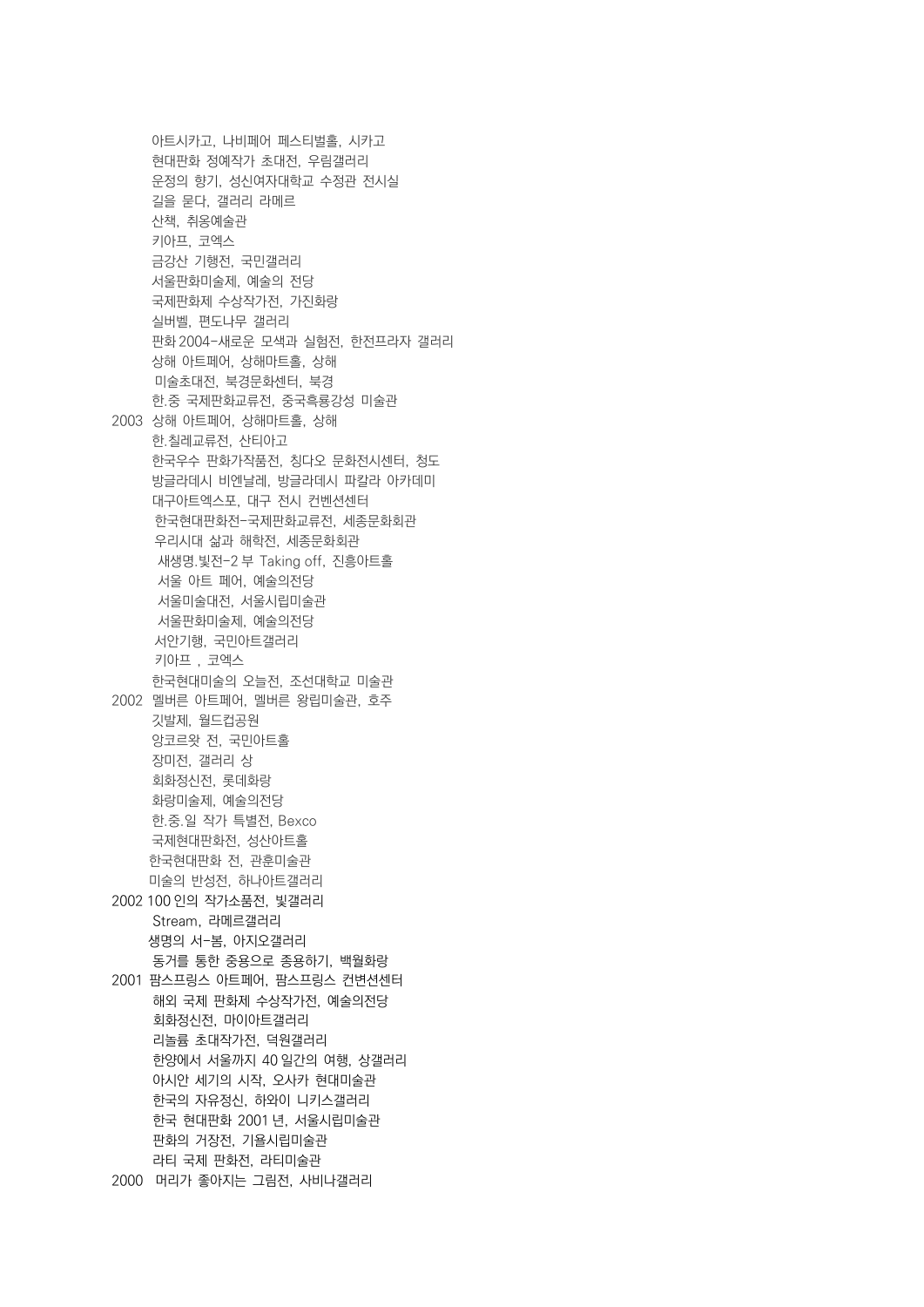밀레니엄 그라피카-요코하마 국제판화전, 가나가와 프레펙쳐갤러리 사포로 국제 판화 비엔날레, 사포로 현대미술관 Y2K 국제 판화전, 국립대만예술교육원 그림일기-그림읽기전, 상갤러리 햇빛갤러리 개관기념전, 햇빛갤러리 광주비엔날레 특별전-인간의 숲, 회화의 숲, 광주 광주비엔날레 특별전-인간의 숲, 회화의 숲, 광주 현대판화 위상전, 청주문화관 서울대학교와 새천년전, 서울시립미술관 토론토 아트페어, 토론토 마카오 국제 판화전, 마카오 현대미술관 Relativities Exhibition, Off Center Gallery 회화정신전, 대구 공산갤러리 1985 ~ 1988 한국수채화협회 공모전, 미술회관

## 수상

요코하마 미술관상 이비자 국제판화비엔날레 명예상 1993 한국판화가협회 공모전 우수상 1992 동아미술제 특선 MBC 미술대전 대상 1988 한국수채화협회공모전 미술협회 이사장상 중앙미술대전 특선 1987 한국수채화협회공모전 문예진흥원장상 1986 목우회 공모전 특선

#### 작품소장

국립현대미술관 / 문화관광부 / MBC 문화방송 /노보시비르스크 미술관(러시아)/ 예술의 전당 / 고운미술관 / 광주시립미술관(하정웅 켈렉션)/ 요코하마 미술관(일본) / 사포로 현대미술관/ 방스카 비스트리카시/ 갤러리(슬로바키아) / 이비자 현대 미술관(스페인)/ 교보문고 / 서울시립미술관 / 성신여대박물관 / 관루미술관(대만)